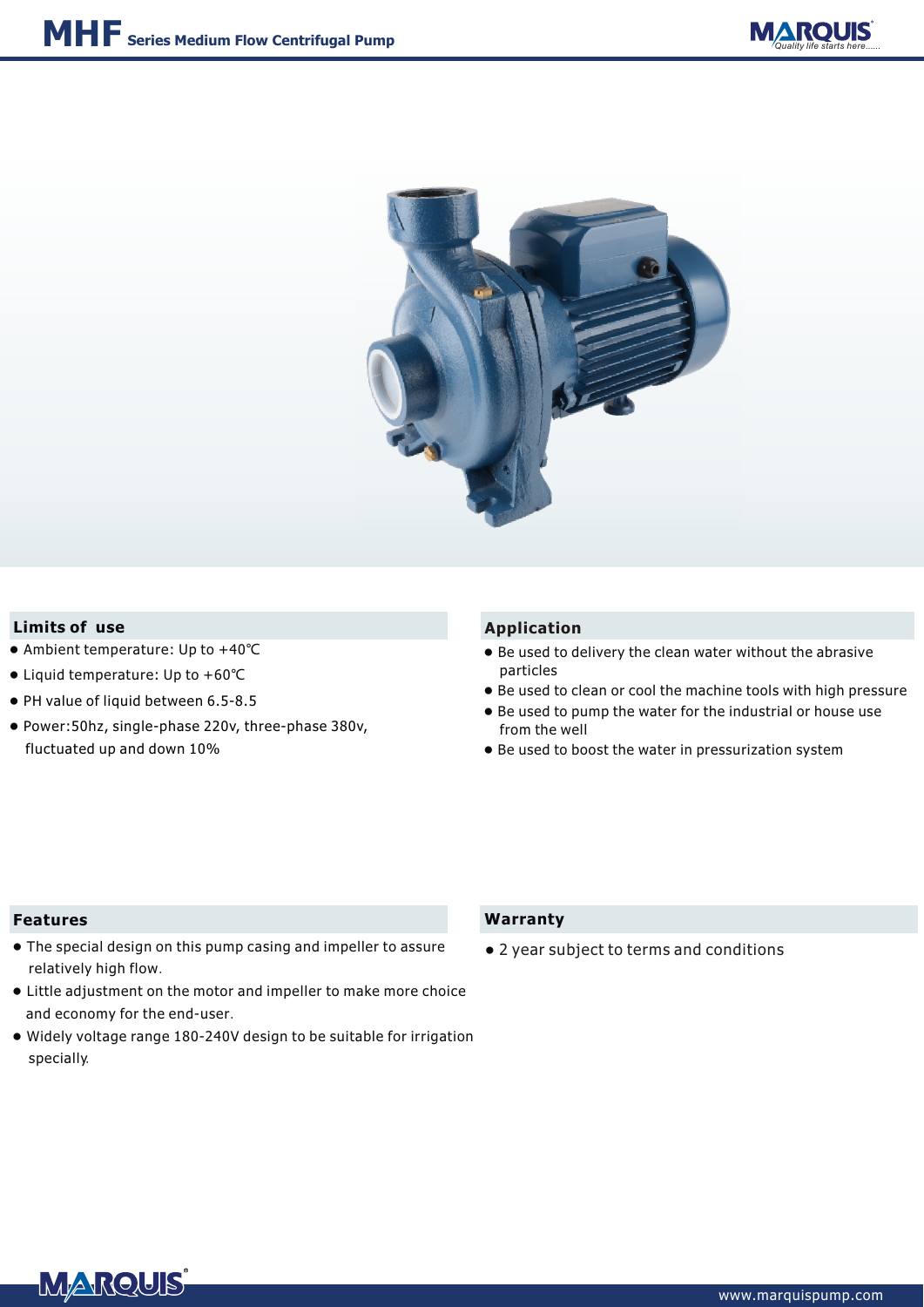

# **CHARACTERISTIC CURVES AND PERFORMANCE DATA**

**50 Hz n**=**2850 rpm Hs**=**0 m**



| Model        |             | Power     |     | Q      | $m^3/h$ | 0    | 3    | 6    | 9    | 12   | 15   | 18   | 21   | 24   | 30  |
|--------------|-------------|-----------|-----|--------|---------|------|------|------|------|------|------|------|------|------|-----|
| Single-phase | Three-phase | <b>KW</b> | ΗP  |        | l/min   | 0    | 50   | 100  | 150  | 200  | 250  | 300  | 350  | 400  | 500 |
| MHF/5B       | MH/5B       | 0.75      | 1   | Н<br>m |         | 12.4 | 12.2 | 12   | 11.7 | 11.2 | 10.4 | 9.2  | 7.5  |      |     |
| MHF/5A       | MH/5A       | 1.1       | 1.5 |        |         | 14.8 | 14.7 | 14.5 | 14   | 13.5 | 12.7 | 11.8 | 10.6 | 9.2  |     |
| MHF/5BM      | MH/5BM      | 1.1       | 1.5 |        |         | 16.2 | 16.2 | 16   | 15.5 | 15   | 14.2 | 13.2 | 12   | 10.3 |     |
| MHF/5AM      | MH/5AM      | 1.5       | 2   |        |         | 20   | 19.9 | 19.8 | 19.5 | 19   | 18.4 | 17.5 | 16.5 | 15   | 10  |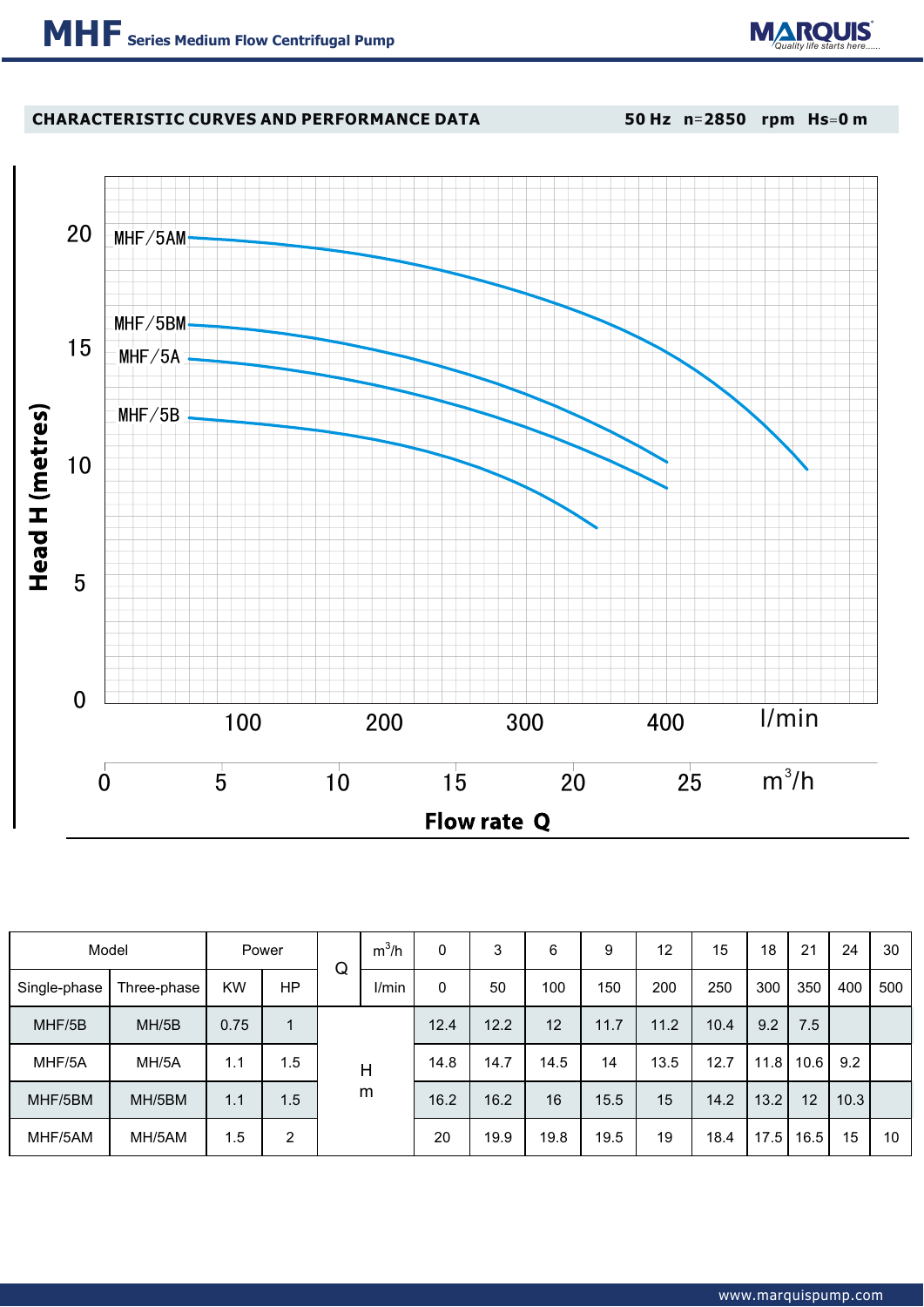



| Model        |             | Openings        |                 | Dimensions(mm) |     |     |     |     |                |    |    |  |
|--------------|-------------|-----------------|-----------------|----------------|-----|-----|-----|-----|----------------|----|----|--|
| Single-phase | Three-phase | DN <sub>1</sub> | DN <sub>2</sub> | a              |     | h   | h1  | n   | n <sub>1</sub> | W  | S  |  |
| MHF/5B       | MH/5B       | 2"              | 2"              | 65             | 331 | 236 | 92  | 192 | 152            | 16 | 10 |  |
| MHF/5A       | MH/5A       | 2"              | 2"              | 65             | 331 | 236 | 92  | 192 | 152            | 16 | 10 |  |
| MHF/5BM      | MH/5BM      | 2"              | 2"              | 61             | 379 | 270 | 110 | 206 | 160            | 10 | 12 |  |
| MHF/5AM      | MH/5AM      | 2"              | 2"              | 61             | 379 | 270 | 110 | 206 | 160            | 10 | 12 |  |

| Model   | Piece | GW(kg) | NW(kg) | Volume $(m^3)$ | L(cm) | W(cm) | H(cm) |
|---------|-------|--------|--------|----------------|-------|-------|-------|
| MHF/6C  |       | 29.71  | 26.5   | 0.044          | 45.7  | 28.3  | 34.0  |
| MHF/6CR |       | 32.71  | 29.5   | 0.044          | 45.7  | 28.3  | 34.0  |
| MHF/6B  |       | 31.4   | 28.8   | 0.044          | 45.7  | 28.3  | 34.0  |
| MHF/6BR |       | 34.4   | 31.8   | 0.044          | 45.7  | 28.3  | 34.0  |
| MHF/6A  |       | 37.6   | 35     | 0.048          | 50.2  | 28.3  | 34.0  |
| MHF/6AR |       | 41.5   | 38.5   | 0.048          | 50.2  | 28.3  | 34.0  |
| MHF/7AR |       | 85     | 83     | 0.083          | 60.0  | 33.0  | 42.0  |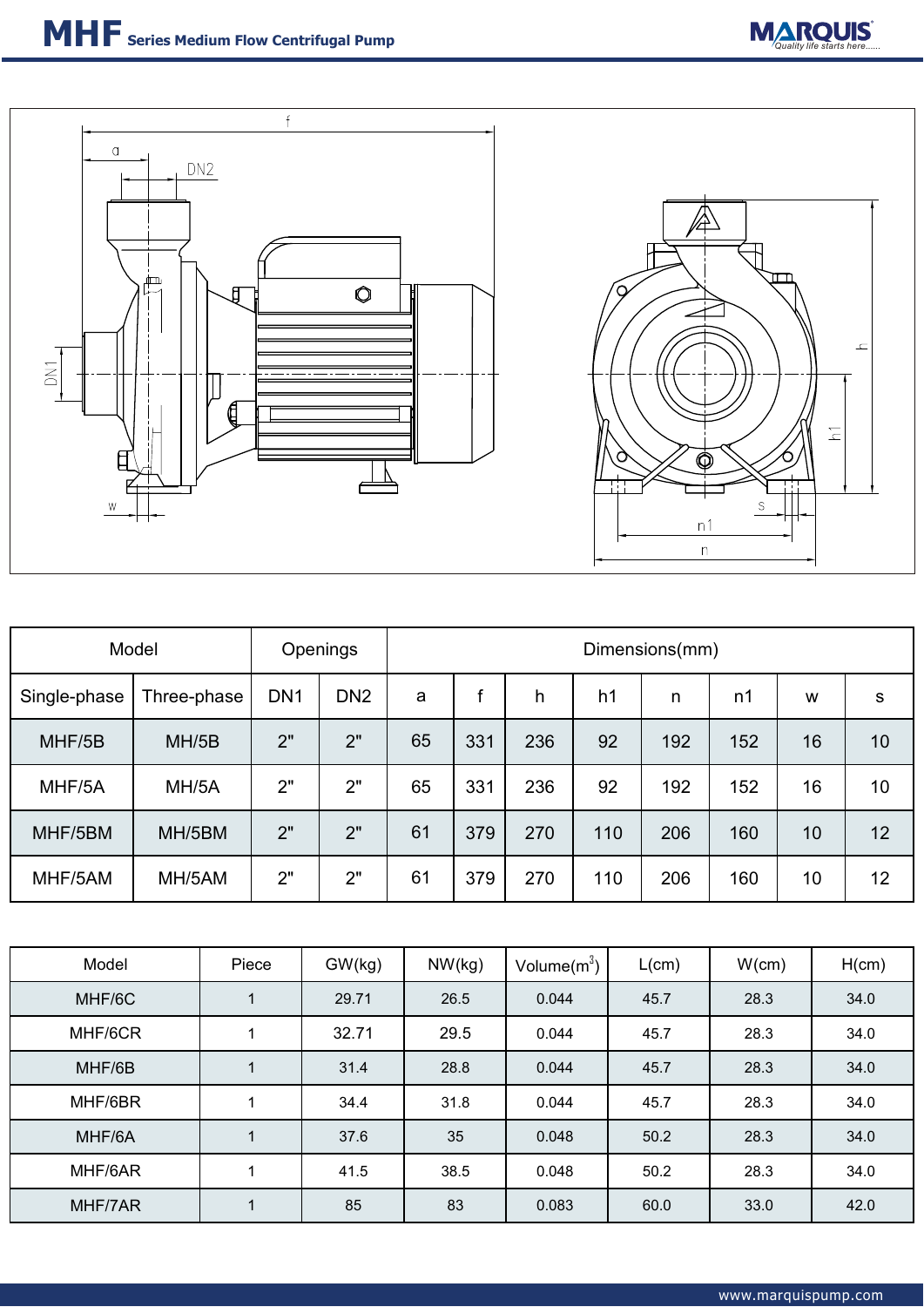

| <b>POS. COMPONENT</b>                                       | <b>ADVANTAGE</b>                                                                                                                                                                                                                                    |  |  |  |  |  |
|-------------------------------------------------------------|-----------------------------------------------------------------------------------------------------------------------------------------------------------------------------------------------------------------------------------------------------|--|--|--|--|--|
| (31)<br>Thermostability<br>Capacitor                        | • Thermostability system<br>a. Capacitor with 85°C high temperature film<br>b. Can be used under sun exposure<br>c. Can be used under high temperature environment                                                                                  |  |  |  |  |  |
| (14)<br>85mm<br>Rotor with shaft<br>(stainless steel shaft) | • Powerful motor system<br>a. To ensure the high power and lowest temperature rise<br>b. Using thermal protection device to protect the motor<br>c. Big flow and long using-life<br>d. Wide voltage rang design motor can be used under 170 - 250 V |  |  |  |  |  |
| Z4 class bearing                                            | • Low noise system<br>a. Using Z4 class bearing to ensure lowest noise<br>b. To ensure long using-life                                                                                                                                              |  |  |  |  |  |